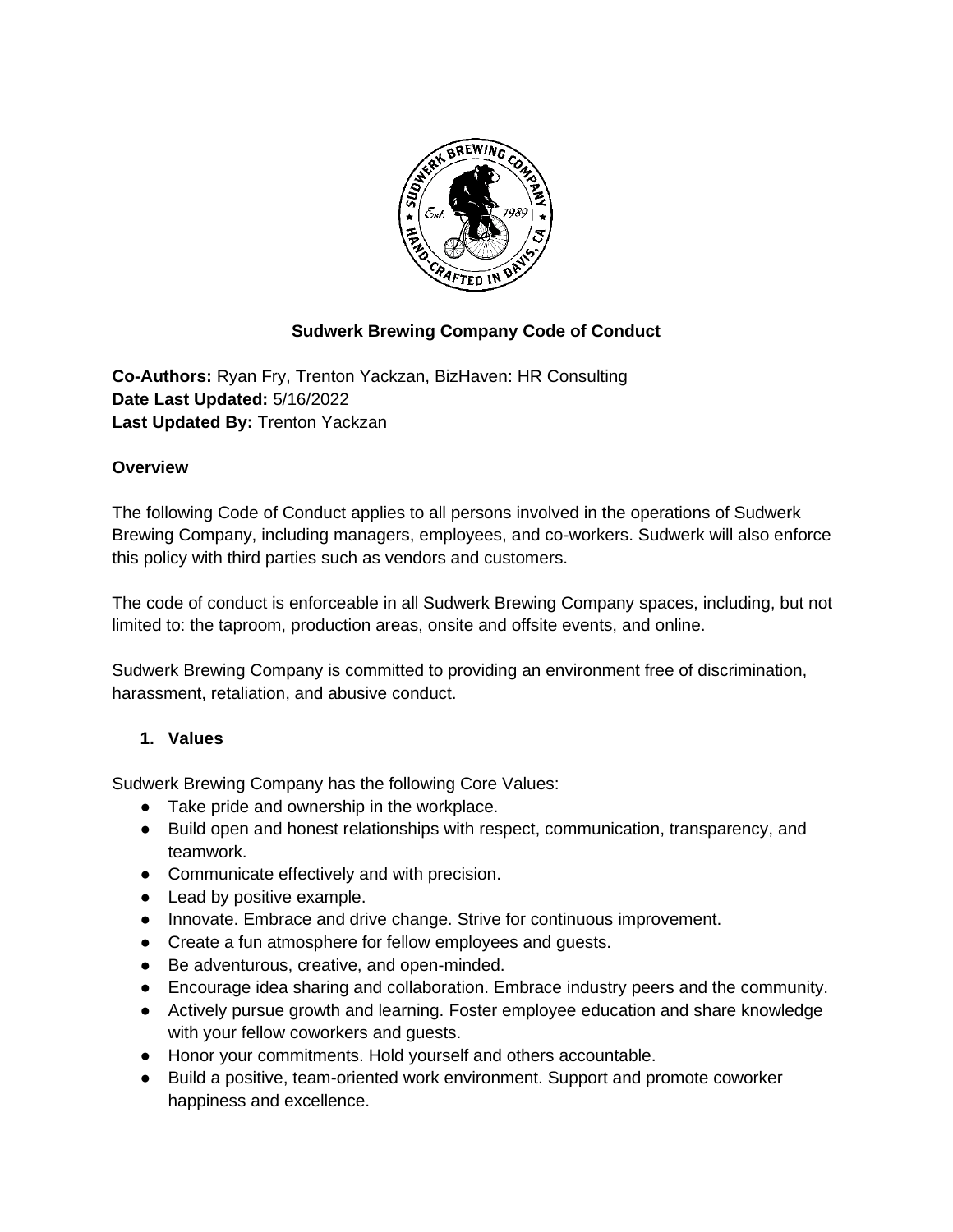- Actively pursue, grow, and foster sustainable practices throughout all brewery and business operations.
- Provide the highest degree of quality, solution, service, and endeavor in all actions taken at Sudwerk.
- Go Above and Beyond Expectations.

## **2. Non-Discrimination Policy**

Discrimination will not be tolerated in relation to: race, creed, color, sex, gender, gender identity, gender expression, pregnancy, pregnancy-related medical condition, perceived pregnancy, age, national origin, ancestry, religion, religious dress practices, religious grooming practices, physical or mental disability, sexual orientation, marital status, registered domestic partner status, genetic characteristics or genetic information, medical condition, military and/or veteran status, perceived membership in a category, association with an actual or perceived member of a category, and/or all other protected characteristics pursuant to applicable federal, state and local law.

This policy of non-discrimination pertains to all areas of employment, including, but not limited to, recruiting, hiring, pay, assignments, promotions, demotions, discipline, terminations, layoffs, working conditions, training, benefits, and all other privileges, terms, and conditions of employment.

Sudwerk Brewing Company is an equal opportunity employer, and strives to maintain a working environment where all employees feel comfortable and safe.

## **3. Unlawful/ Prohibited Harassment**

Sudwerk Brewing Company maintains a strict policy prohibiting harassment because of; race, creed, color, sex, gender, pregnancy, pregnancy-related medical condition, perceived pregnancy, age, national origin, ancestry, religion, religious dress practices, religious grooming practices, physical or mental disability, sexual orientation, gender identity, gender expression, marital status, registered domestic partner status, genetic characteristics or genetic information, medical condition, military and/or veteran status, perceived membership in a category, association with an actual or perceived member of a category, and/or all other protected characteristics pursuant to applicable federal, state and local law.

Prohibited harassment in any form, including verbal, physical and visual conduct, threats, demands, and retaliation, will not be tolerated. Similarly, harassment via any method such as verbal, non-verbal (gestures), email, text, written, fax or other will not be tolerated.

Sexual harassment may include one or more of the following, but is not limited to:

- Unwanted sexual advances:
- Sexual advances, propositions, requests or comments;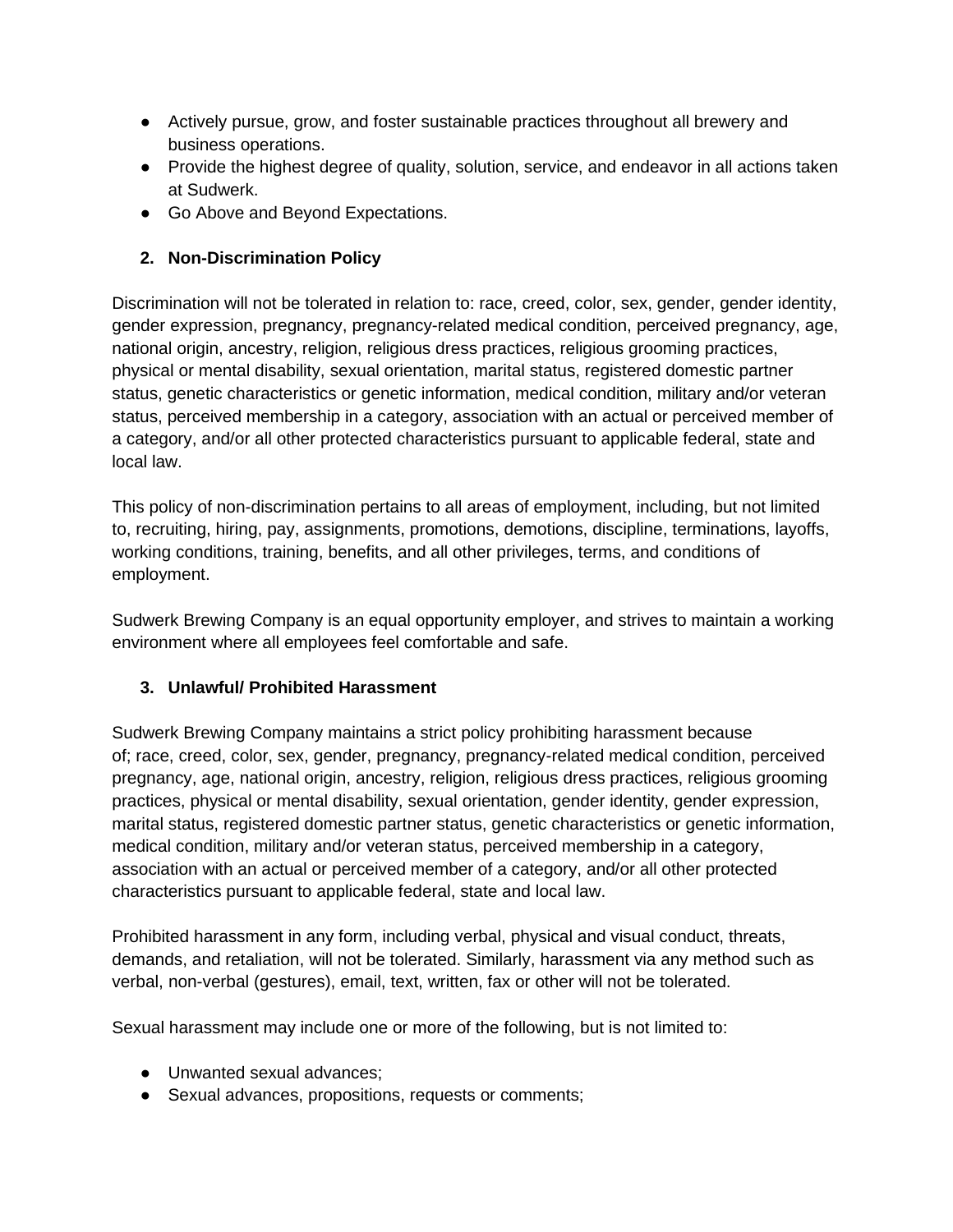- Threats and demands to submit to sexual requests in order to keep your job or avoid some other loss, offers of job benefits in return for sexual favors;
- Visual conduct such as leering, sexually suggestive posters, photography, cartoons, drawings, or gestures;
- Verbal conduct such as epithets, derogatory comments, slurs, jokes, invitations, sexual advances or propositions, graphic verbal commentaries about an individual's body or sexually degrading words used to describe an individual;
- Sending or otherwise communicating sexually related messages, videos or pictures by any method;
- Physical conduct such as unwanted touching, impeding or blocking normal movement, or assault;
- Physical or verbal abuse concerning gender, gender identity or gender expression or;
- Verbal abuse concerning characteristics such as pitch of voice, facial hair, size or shape of a person's body.

Sexual harassment does not need to be motivated by sexual desire to be unlawful or to violate this policy. Hostile acts toward an employee because of his/her gender can amount to sexual harassment, regardless of whether the treatment is motivated by sexual desire.

Prohibited harassment is not just sexual harassment, but harassment based on any protected category. Other examples of prohibited harassment or discrimination may include, but are not limited to the below when concerning any protected class:

- Written, verbal or electronic jokes;
- Inappropriate verbal, graphic or physical conduct;
- Sending, posting or otherwise communicating harassing or discriminatory messages such as:
	- videos, text messages, instant messages or via social media;
- Racial or ethnic slurs, epithets or any other offensive remarks;
- Threats, intimidation or other menacing behavior or;
- Other harassing or discriminatory conduct based upon one or more of the protected classes identified in this policy or by federal, state or local regulation.

Prohibited harassment which impairs an employee's working ability or emotional well-being at work violates this policy and will not be tolerated. While such conduct is generally unlawful only if it is severe and pervasive, the Company's policy is a "no tolerance" policy which prohibits all such unlawful harassment even though the harassment may not be sufficiently severe or pervasive to constitute a violation of law.

# **4. Reporting Discrimination, Harassment, and Retaliation**

Sudwerk takes all complaints and concerns of discrimination, harassment, and retaliation very seriously. Any employee, manager, or third party which believes they have been discriminated against, harassed, experienced retaliation, or has observed discrimination, harassment, or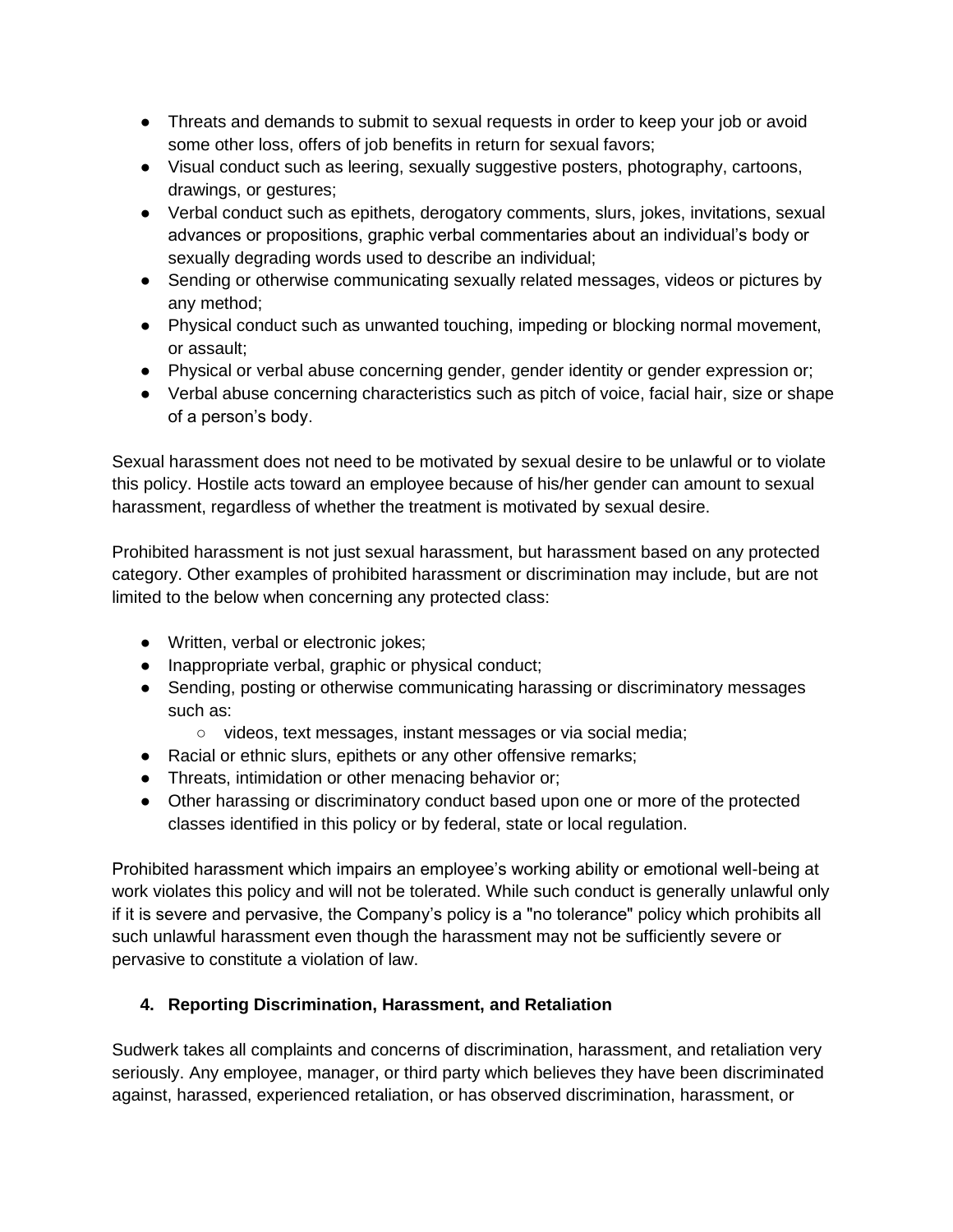retaliation based on a protected class mentioned previously in this policy, should immediately follow these steps:

### **Employees:**

- Submit a report, orally or in writing, any complaints or concerns of discrimination, harassment, or retaliation to their immediate supervisor, or any other manager at Sudwerk Brewing Company.
- If the supervisor or manager does not respond in a timely manner, or if there are continued violations of the above policies, the employee must report complaints or concerns to the Operations Manager/Owner of the company.

#### **Third Parties:**

- Submit a report, orally or in writing, any complaints or concerns of discrimination, harassment, or retaliation to the relevant Manager or Supervisor:
	- Office Manager: Megan Feeney
		- [megan@sudwerkbrew.com](mailto:megan@sudwerkbrew.com)
	- Operations Director: Trent Yackzan
		- [trent@sudwerkbrew.com](mailto:trent@sudwerkbrew.com)
	- Sales & Marketing Director: Ryan Fry
		- ryan@sudwerkbrew.com
	- Hospitality General Manager: Joseph Halton
		- jhalton@sudwerkbrew.com
	- Head Brewer: Thomas Stull
		- [tom@sudwerkbrew.com](mailto:tom@sudwerkbrew.com)
	- Safety Manager: Adam Cooperman
		- [adam@sudwerkbrew.com](mailto:adam@sudwerkbrew.com)

Sudwerk will also provide an option for anonymous reporting of complaints or concerns of discrimination, harassment, or retaliation [\(Form Linked Here\)](https://docs.google.com/spreadsheets/d/1DkxWQXlLwnB_-fMluyg01N5dkfbmeYwnQG29m2Xzrr0/edit#gid=0). All submissions will be anonymous, reviewed by multiple managers, and investigated in the same manner as nonanonymous reports.

Reports should include details of the incident or incidents such as; the names of the individuals involved, the names of any witnesses, details of the incident, date, time, and location.

Managers receiving complaints or concerns of discrimination or harassment must immediately report them to the Operations Director to allow for consistent resolution throughout Sudwerk.

Sudwerk Brewing Company will take various steps to resolve a complaint or concern such as; timely response and impartial and timely interviews or investigations involving all parties and conducted by qualified personnel; investigations will be documented and tracked for reasonable progress; and investigations will be closed in a timely manner.